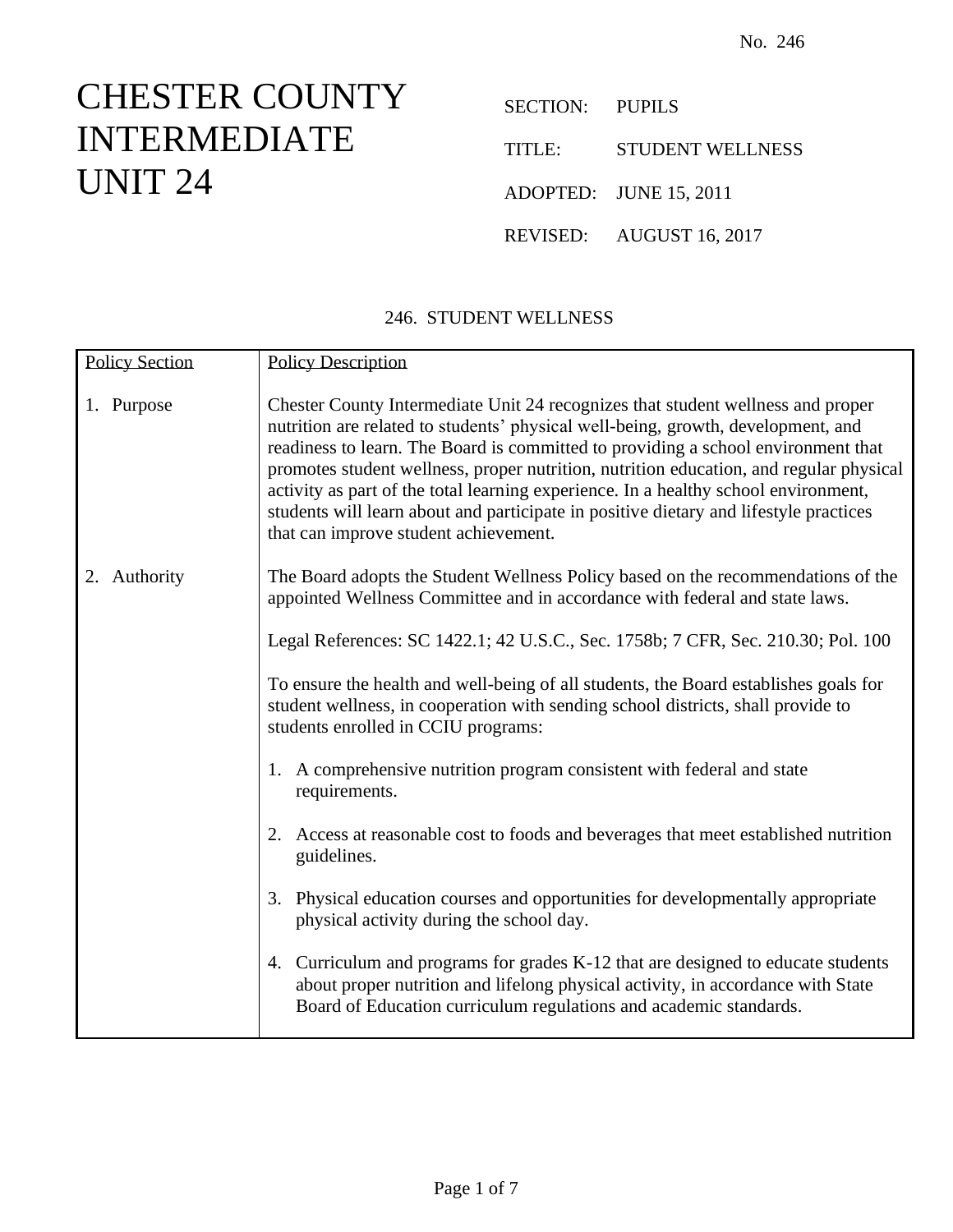|  | 3. Delegation of<br>Responsibility | The Executive Director or designee shall be responsible for the implementation and<br>oversight of this policy to ensure that Intermediate Unit schools, programs and<br>curriculum are compliant with this policy, related policies, state and federal laws,<br>and established guidelines and/or administrative regulations.                                                                                                                   |
|--|------------------------------------|--------------------------------------------------------------------------------------------------------------------------------------------------------------------------------------------------------------------------------------------------------------------------------------------------------------------------------------------------------------------------------------------------------------------------------------------------|
|  |                                    | Each building administrator and/or program supervisor or designee shall annually<br>report to the Executive Director or designee regarding compliance in his/her school<br>and/or program.                                                                                                                                                                                                                                                       |
|  |                                    | Staff members responsible for programs related to student wellness shall report to<br>the Executive Director or designee regarding the status of such programs.                                                                                                                                                                                                                                                                                  |
|  |                                    | In accordance with state and federal law, the Executive Director or designee shall<br>annually report to the Board on the Intermediate Unit's compliance with state and<br>federal laws and policies related to student wellness. Staff members responsible for<br>programs related to school wellness shall report to the Executive Director or<br>designee regarding the status of such programs in accordance with state and federal<br>laws. |
|  |                                    | Legal References: 42 U.S.C., Sec. 1758b; 7 CFR, Sec. 210.30; Pol. 808                                                                                                                                                                                                                                                                                                                                                                            |
|  |                                    | The Executive Director or designee and the established Wellness Committee shall<br>conduct an assessment at least once every three (3) years on the contents and<br>implementation of this policy as part of a continuous improvement process to<br>strengthen the policy and ensure implementation. This triennial assessment shall be<br>made available to the public in an accessible and easily understood manner and<br>include:            |
|  |                                    | 1. The extent to which each school and/or program is in compliance with law and<br>policies related to school wellness.                                                                                                                                                                                                                                                                                                                          |
|  |                                    | 2. The extent to which this policy compares to model wellness policies.                                                                                                                                                                                                                                                                                                                                                                          |
|  |                                    | 3. A description of the progress made by the Intermediate Unit in attaining the<br>goals of this policy.                                                                                                                                                                                                                                                                                                                                         |
|  |                                    | Legal References: 42 U.S.C., Sec. 1758b; 7 CFR, Sec. 210.30                                                                                                                                                                                                                                                                                                                                                                                      |
|  |                                    | At least once every three (3) years, the Intermediate Unit shall update or modify this<br>policy as needed, based on the results of the most recent triennial assessment and/or<br>as Intermediate Unit and community needs and priorities change; wellness goals are<br>met; new health science, information and technologies emerge; and new federal or<br>state guidance or standards are issued.                                             |
|  |                                    | Legal Reference: 7 CFR, Sec. 210.30<br>The Intermediate Unit shall annually inform and update the public, including<br>parents/guardians, students and others in the community, about the contents, updates<br>and implementation of this policy via the Intermediate Unit website, student                                                                                                                                                      |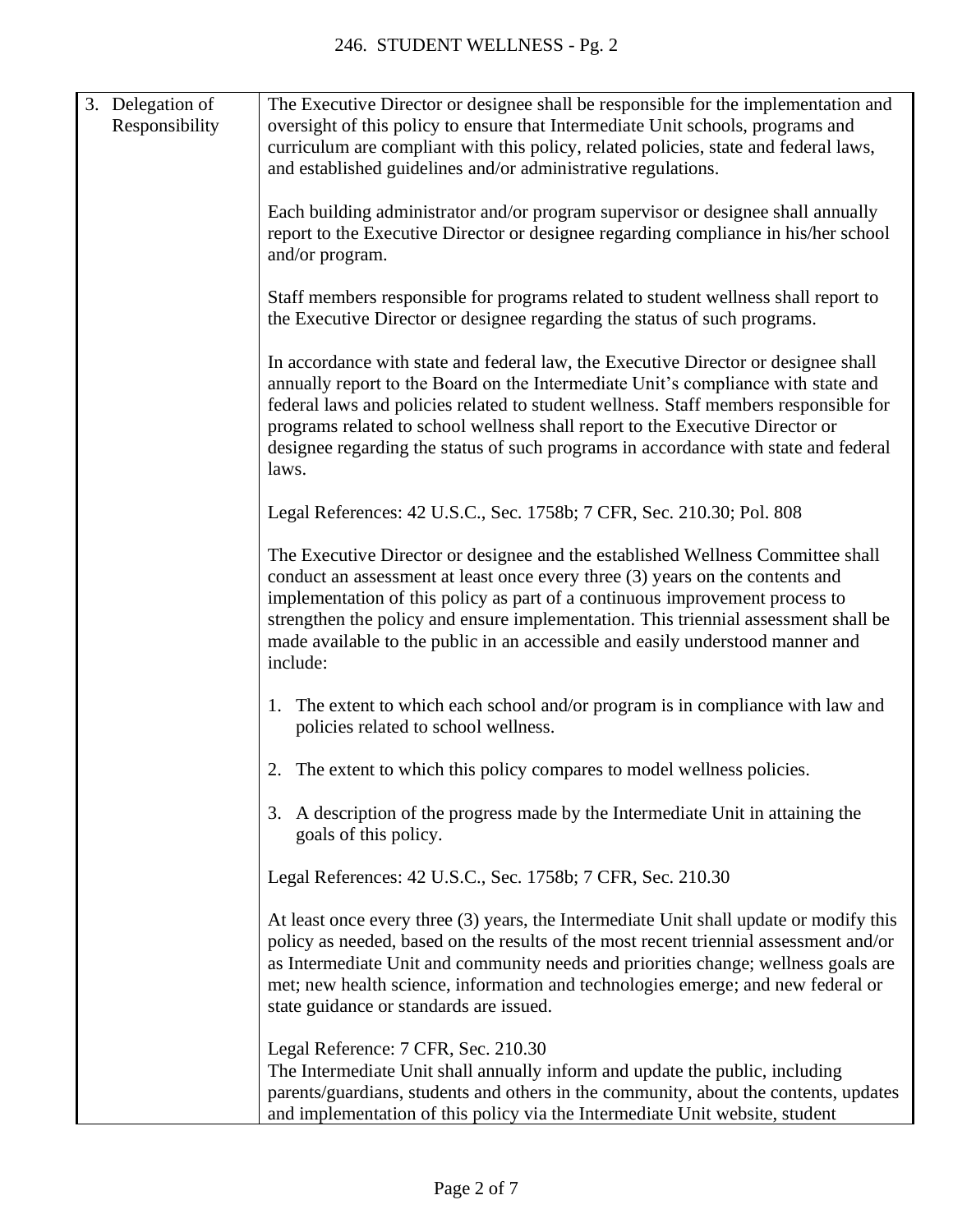|                  | handbooks, newsletters, posted notices and/or other efficient communication<br>methods. This annual notification shall include information on how to access the<br>School Wellness policy; information about the most recent triennial assessment;<br>information on how to participate in the development, implementation and periodic<br>review and update of the School Wellness policy; and a means of contacting<br>Wellness Committee leadership. |
|------------------|---------------------------------------------------------------------------------------------------------------------------------------------------------------------------------------------------------------------------------------------------------------------------------------------------------------------------------------------------------------------------------------------------------------------------------------------------------|
|                  | Legal References: 42 U.S.C., Sec. 1758b; 7 CFR. Sec. 210.30                                                                                                                                                                                                                                                                                                                                                                                             |
|                  | An assurance that Intermediate Unit guidelines for reimbursable meals are not less<br>restrictive than regulations and guidelines issued for intermediate units in<br>accordance with federal law shall be provided annually by the Executive Director or<br>designee.                                                                                                                                                                                  |
|                  | Legal Reference: 42 U.S.C., Sec. 1751 nt                                                                                                                                                                                                                                                                                                                                                                                                                |
|                  |                                                                                                                                                                                                                                                                                                                                                                                                                                                         |
| Guidelines<br>4. | Recordkeeping                                                                                                                                                                                                                                                                                                                                                                                                                                           |
|                  | The Intermediate Unit shall retain records documenting compliance with the<br>requirements of the School Wellness policy, which shall include:                                                                                                                                                                                                                                                                                                          |
|                  | 1. The written School Wellness policy.                                                                                                                                                                                                                                                                                                                                                                                                                  |
|                  | 2. Documentation demonstrating that the Intermediate Unit has informed the<br>public, on an annual basis, about the contents of the School Wellness policy and<br>any updates to the policy.                                                                                                                                                                                                                                                            |
|                  | 3. Documentation of efforts to review and update the School Wellness policy,<br>including who is involved in the review and methods used by the Intermediate<br>Unit to inform the public of their ability to participate in the review.                                                                                                                                                                                                                |
|                  | 4. Documentation demonstrating the most recent assessment on the implementation<br>of the School Wellness policy and notification of the assessment results to the<br>public.                                                                                                                                                                                                                                                                           |
|                  | Legal Reference: 7 CFR, Sec. 210.15                                                                                                                                                                                                                                                                                                                                                                                                                     |
|                  | <b>Wellness Council</b>                                                                                                                                                                                                                                                                                                                                                                                                                                 |
|                  | The Executive Director or designee shall form a Wellness Council whose<br>membership may be comprised of, but not limited to, at least one (1) of each of the<br>following: Board member, Intermediate Unit administrator, Intermediate Unit food<br>service representative, student, parent/guardian, school health professional, physical<br>education teacher and member of the public. It shall be the goal that committee                          |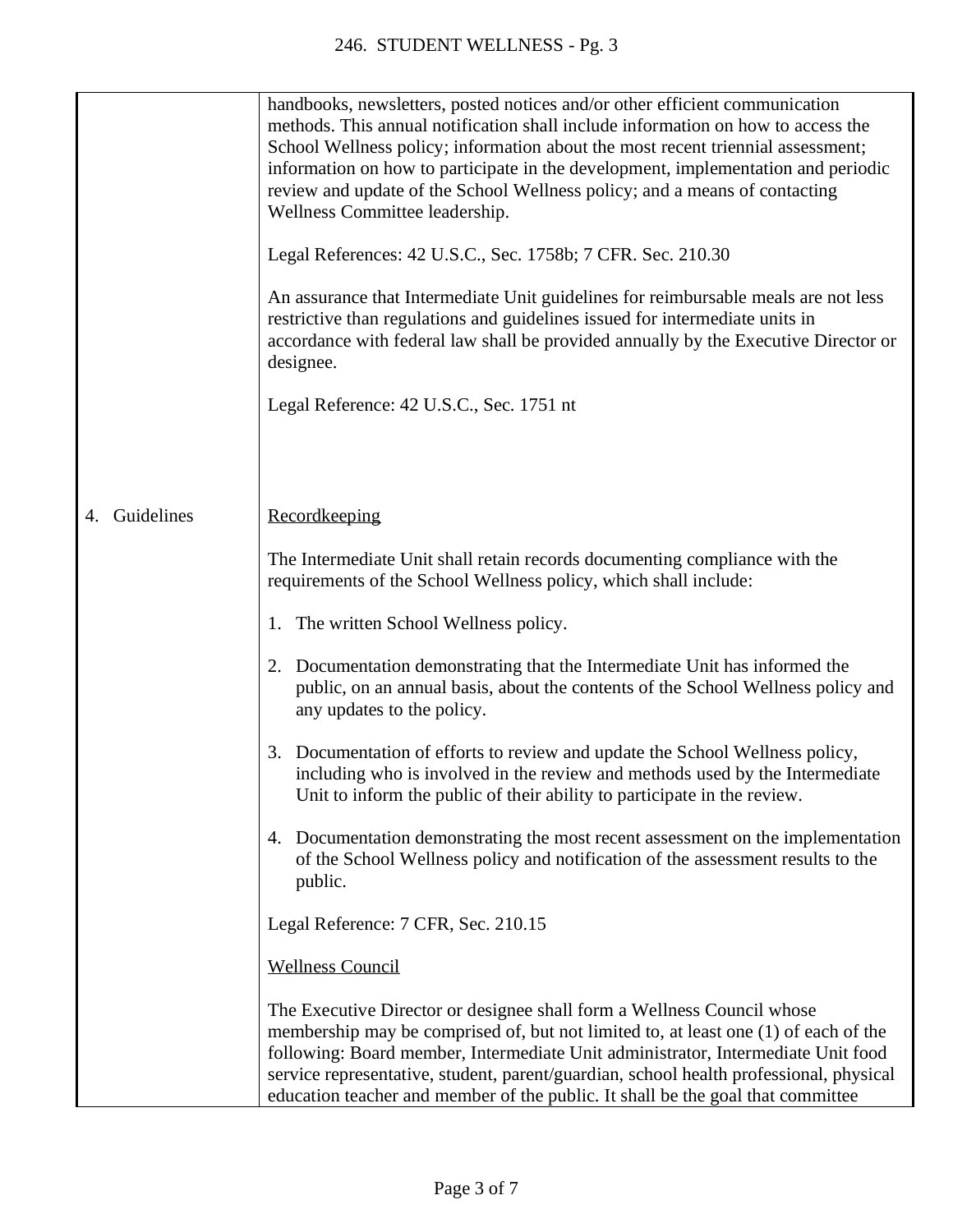| membership will include representatives from each school building and reflect the<br>diversity of the community.                                                                                                                                                                                                                                                                                                                                                   |
|--------------------------------------------------------------------------------------------------------------------------------------------------------------------------------------------------------------------------------------------------------------------------------------------------------------------------------------------------------------------------------------------------------------------------------------------------------------------|
| Legal Reference: 42 U.S.C., Sec. 1758b                                                                                                                                                                                                                                                                                                                                                                                                                             |
| The Intermediate Unit shall be required to permit participation by the general public<br>and the school community (including parents, students, and representatives of the<br>school food authority, teachers of physical education, school health professionals,<br>the school board, and school administrators) in the wellness policy process.                                                                                                                  |
| The Wellness Council shall serve as an advisory committee regarding student health<br>issues and shall be responsible for developing a Student Wellness Policy that<br>complies with law to recommend to the Board for adoption.                                                                                                                                                                                                                                   |
| The Wellness Committee shall review and consider evidence-based strategies and<br>techniques in establishing goals for nutrition education and promotion, physical<br>activity and other school based activities that promote student wellness; and shall<br>develop administrative procedures to ensure that the wellness policy is implemented.                                                                                                                  |
| Legal Reference: 7 CFR, Sec. 210.30                                                                                                                                                                                                                                                                                                                                                                                                                                |
| <b>Nutrition Education</b>                                                                                                                                                                                                                                                                                                                                                                                                                                         |
| Age-appropriate nutrition education will be provided to full-time student school-<br>aged students, full- and part-time preschool students, and/or as requested by the<br>Local Education Agency (LEA) for part-time school-aged students within the<br>sequential, comprehensive health education program in accordance with curriculum<br>regulations and the academic standards for Health, Safety and Physical Education,<br>and Family and Consumer Sciences. |
| The staff providing nutrition education will receive appropriate professional<br>development.                                                                                                                                                                                                                                                                                                                                                                      |
| Legal References: SC 1513; Pol. 102, 105                                                                                                                                                                                                                                                                                                                                                                                                                           |
| <b>Physical Education</b>                                                                                                                                                                                                                                                                                                                                                                                                                                          |
| A sequential physical education program consistent with curriculum regulations and<br>Health, Safety and Physical Education academic standards shall be developed and<br>implemented. All full-time Intermediate Unit students must participate in physical<br>education.                                                                                                                                                                                          |
| Legal References: SC 1512.; Pol. 102, 105                                                                                                                                                                                                                                                                                                                                                                                                                          |
| <b>Physical Activity</b>                                                                                                                                                                                                                                                                                                                                                                                                                                           |
| Intermediate Unit-operated schools will provide opportunities for age-appropriate<br>developmental physical activity during the school day for all students.                                                                                                                                                                                                                                                                                                       |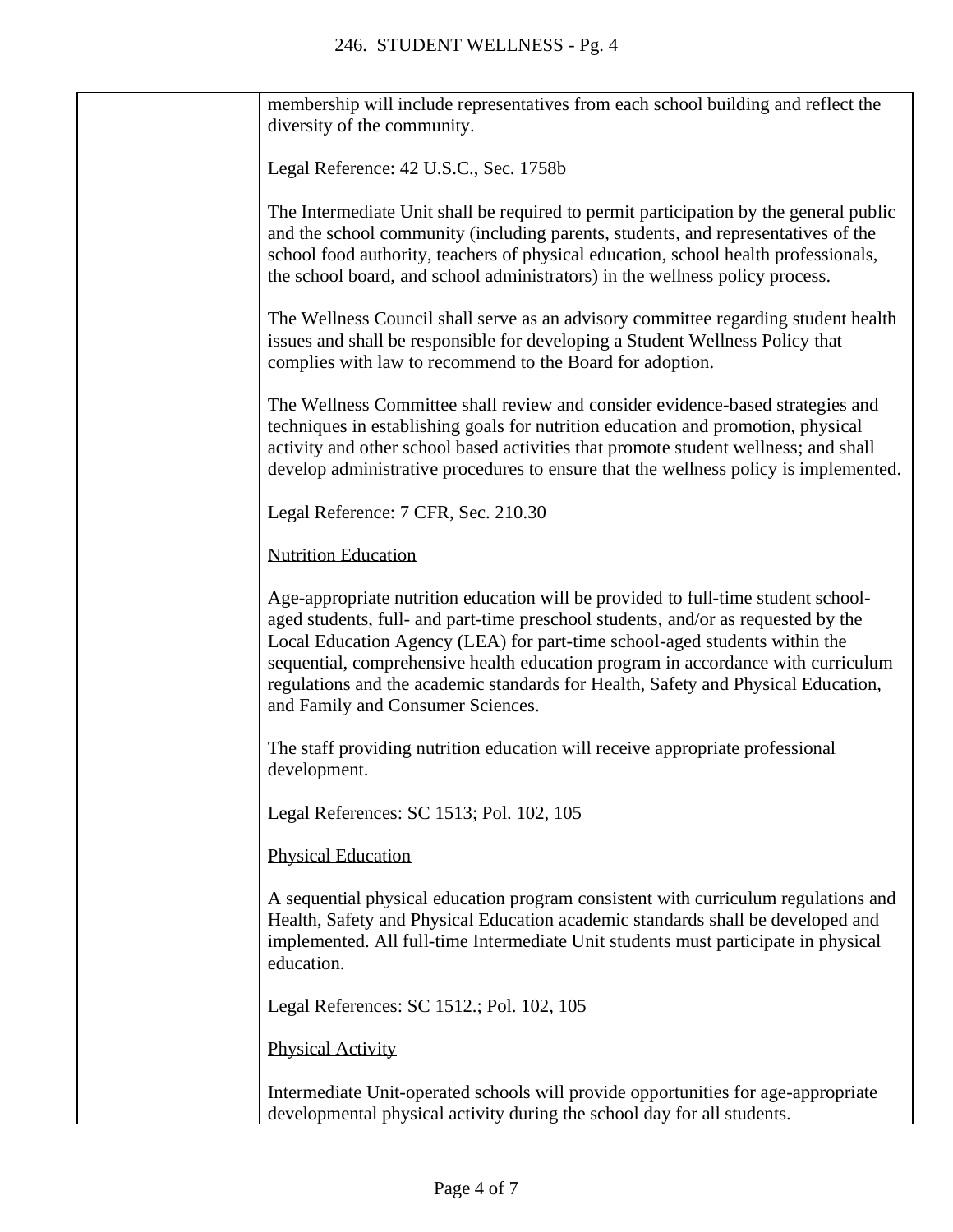| Age-appropriate physical activity opportunities, such as outdoor and indoor recess,<br>before and after school programs, during lunch, clubs and intramurals, shall be<br>provided to meet the needs and interests of all Intermediate Unit students, in addition<br>to planned physical education.                                                                                                                                                                                                                                   |
|---------------------------------------------------------------------------------------------------------------------------------------------------------------------------------------------------------------------------------------------------------------------------------------------------------------------------------------------------------------------------------------------------------------------------------------------------------------------------------------------------------------------------------------|
| <b>Other School Based Activities</b>                                                                                                                                                                                                                                                                                                                                                                                                                                                                                                  |
| Drinking water shall be available and accessible to students, without restriction and<br>at no cost to the student, at all meal periods and throughout the school day.                                                                                                                                                                                                                                                                                                                                                                |
| Nutrition professionals who meet hiring criteria established by the Intermediate Unit<br>and in compliance with federal regulations shall administer the school meals<br>program. Professional development and continuing education shall be provided for<br>Intermediate Unit nutrition staff, as required by federal regulations. The Intermediate<br>Unit shall provide appropriate training to all staff on the components of the Student<br>Wellness Policy.                                                                     |
| Intermediate Unit-operated schools shall provide adequate space for eating and<br>serving school meals.                                                                                                                                                                                                                                                                                                                                                                                                                               |
| Legal References: 7 CFR, Sec. 210.10, 220.8; 42 U.S.C., Sec. 1751 et seq, 1773;<br>7 CFR, Sec 210.3; Pol. 808                                                                                                                                                                                                                                                                                                                                                                                                                         |
| Nutrition Guidelines for All Foods/Beverages at School                                                                                                                                                                                                                                                                                                                                                                                                                                                                                |
| All foods and beverages available in Intermediate Unit-operated schools and<br>programs during the school day shall be offered with consideration for promoting<br>student health and reducing obesity and according to the USDA dietary guidelines,<br>as identified in the nutrition guidelines.                                                                                                                                                                                                                                    |
| Foods and beverages provided through the National School Lunch or School<br>Breakfast Programs shall comply with federal nutrition standards.                                                                                                                                                                                                                                                                                                                                                                                         |
| Legal References: 42 U.S.C., Sec. 1751 et seq, 1773; 7 CFR, Sec. 210.10, 220.8                                                                                                                                                                                                                                                                                                                                                                                                                                                        |
| All competitive foods and beverages available for sale to students in Intermediate<br>Unit programs shall comply with established federal nutrition standards, and the<br>Nutrition Standards for Competitive Foods in Pennsylvania Schools, as applicable.<br>These standards shall apply in all locations and through all services where foods and<br>beverages are sold to students, which may include, but are not limited to: a la carte<br>options in cafeterias, vending machines, school stores, snack carts and fundraisers. |
| Legal References: 7 CFR, Sec. 210.11, 220.12a, 210.30                                                                                                                                                                                                                                                                                                                                                                                                                                                                                 |
| Competitive foods are defined as foods and beverages offered or sold to students on<br>school campus during the school day, which are not part of the reimbursable school<br>breakfast or lunch.                                                                                                                                                                                                                                                                                                                                      |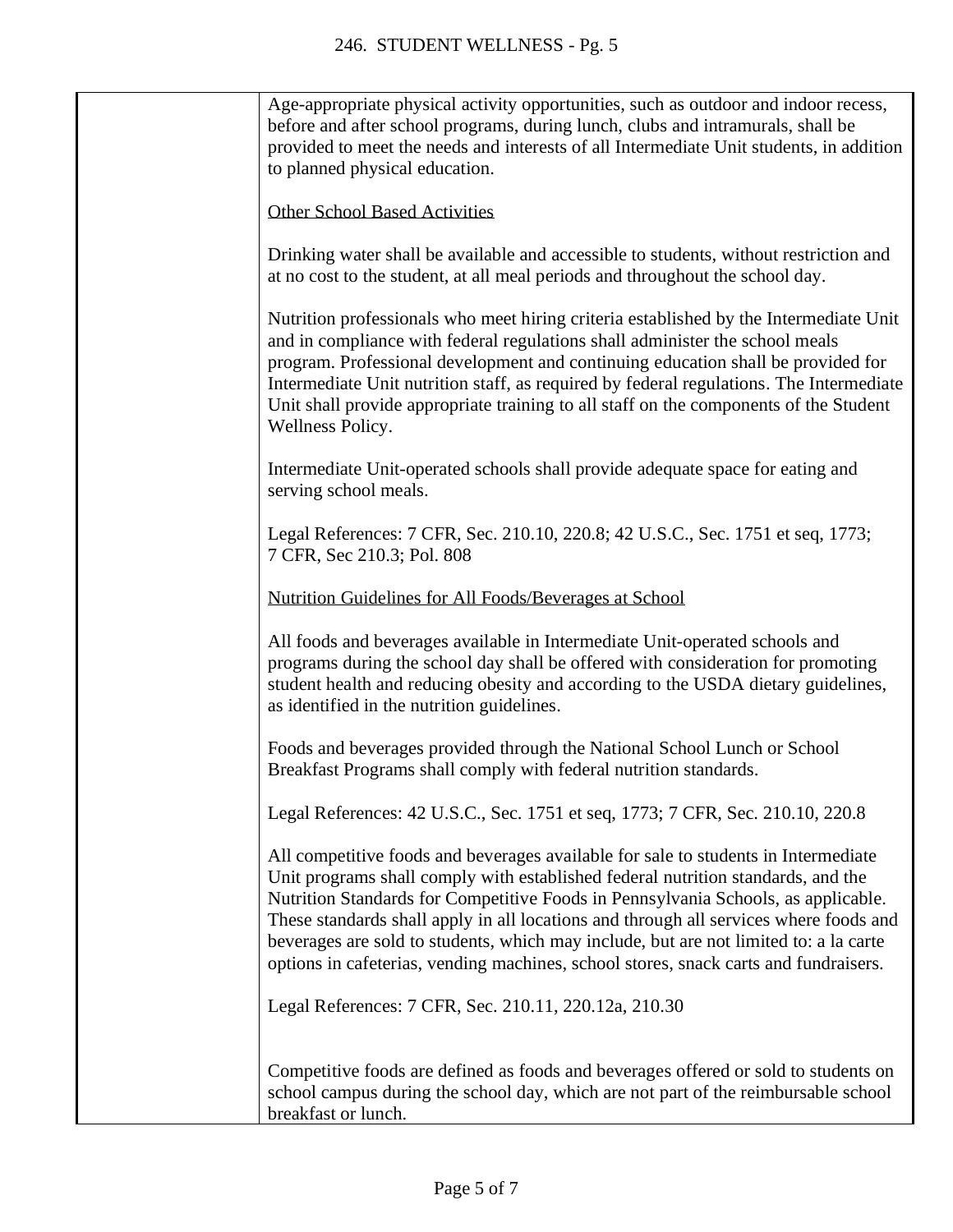| The Intermediate Unit may impose additional restrictions on competitive foods,<br>provided that the restrictions are consistent with state and federal requirements.                                                                                                                                      |
|-----------------------------------------------------------------------------------------------------------------------------------------------------------------------------------------------------------------------------------------------------------------------------------------------------------|
| Legal Reference: 7 CFR, Sec. 210.11                                                                                                                                                                                                                                                                       |
| Foods and beverages offered or sold at Intermediate Unit-sponsored events outside<br>the school day, such as athletic events and dances, shall offer healthy alternatives in<br>addition to more traditional fare.                                                                                        |
| For purposes of this policy, school campus means any area of property under the<br>jurisdiction of the Intermediate Unit that students may access during the school day.                                                                                                                                  |
| For purposes of this policy, school day means the period from midnight before<br>school begins until thirty (30) minutes after the end of the official school day.                                                                                                                                        |
| Legal References: 7 CFR, Sec. 210.11, 210.30                                                                                                                                                                                                                                                              |
| Exclusive competitive food and/or beverage contracts shall be approved by the<br>Board, in accordance with provisions of law.                                                                                                                                                                             |
| Legal Reference: SC 504.1                                                                                                                                                                                                                                                                                 |
| <b>Non-Sold Competitive Foods</b>                                                                                                                                                                                                                                                                         |
| Non-sold competitive foods available to students, which may include but are not<br>limited to foods and beverages offered as rewards and incentives, at classroom<br>parties and celebrations, or as shared classroom snacks, shall meet or exceed the<br>standards established by the Intermediate Unit. |
| If the offered competitive foods do not meet or exceed the Smart Snacks in School<br>nutrition standards, the following standards shall apply:                                                                                                                                                            |
| Parents/Guardians shall be informed through newsletters or other<br>a.<br>efficient communication methods that foods/beverages should only be<br>brought in when requested for scheduled parties.                                                                                                         |
| b. Classroom parties shall offer a minimal amount of foods (maximum 2-3)<br>items) containing added sugar as the primary ingredient (e.g., cupcakes,<br>cookies) and will provide the following:                                                                                                          |
| • Fresh fruits/vegetables; and<br>Water, 100 percent juice, 100 percent juice diluted with water, low-<br>fat milk or nonfat milk.                                                                                                                                                                        |
| When possible, foods/beverages for parties and celebrations shall be<br>$\mathbb{C}$ .<br>provided by the food service department to help prevent food safety and                                                                                                                                         |